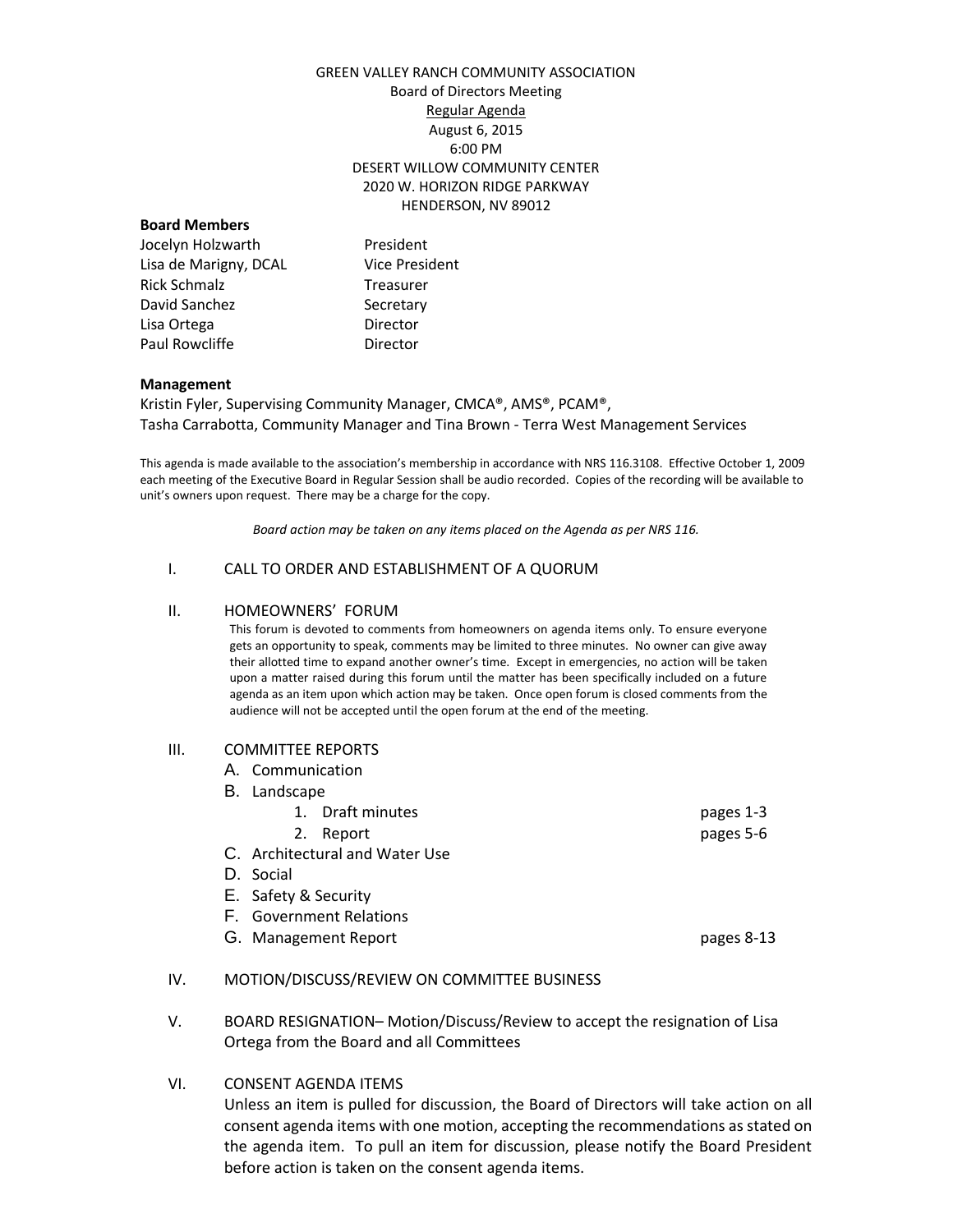| A. Approval of Minutes - June 18, 2015      | pages 14-20 |
|---------------------------------------------|-------------|
| B. 2015 Approved Landscape Proposals Report | page 21     |
| C. Acceptance of Financials - May 2015      | pages 22-29 |
| D. Review of Litigation Disclosure          | pages 30-36 |
| E. Next Meeting - August 20, 2015           |             |
| F. Annual Calendar                          | pages 37-38 |
| G. Priorities/Goals                         | page 39     |
| H. Reserve Expense Report                   | pages 40-42 |
| 2014 Reserve Projects moved to 2015         | page 43     |
| J. 2015 Pending Reserve Projects            | page 44     |
| K. 2016 Reserve Projects                    | page 45     |

VII. Open Sealed Bids – Motion/Discuss/Review to approve management to open sealed bids

| VIII. |    | <b>FINANCIAL</b><br>A. Treasurers Report<br>B. Reserve Target Funding Level - Motion/Discuss/Review to establish the reserve                | pages 46-47   |  |
|-------|----|---------------------------------------------------------------------------------------------------------------------------------------------|---------------|--|
|       |    | target funding level (Schmalz)                                                                                                              |               |  |
| IX.   |    | <b>UNFINISHED BUSINESS</b>                                                                                                                  |               |  |
|       |    | A. Cozy Hill Park Drainage - Motion/Discuss/Review to approve/deny/postpone<br>one of the landscape architects to draft a resolution        |               |  |
|       |    | <b>MDA Consulting</b><br>1.                                                                                                                 | page 48       |  |
|       |    | 2.<br><b>JW Zunino</b>                                                                                                                      | pages 49-52   |  |
|       |    | B. Insurance/Appraisal - Motion/Discuss/Review to approve/deny/postpone the<br>appraisal with insurance broker (Management)                 |               |  |
|       |    | Meeting happened, Rick to report<br>1.<br>C. Root Management - Motion/Discuss/Review to postpone root management set                        |               |  |
|       |    | contract with First Choice (Management)                                                                                                     | page 52a      |  |
|       |    | <b>Recommend Postponement</b><br>1.                                                                                                         |               |  |
|       |    | Pending receipt of new proposal from First Choice<br>2.                                                                                     |               |  |
|       |    | D. South side of Desert Shadow Trail - Motion/Discuss/Review to                                                                             |               |  |
|       |    | approve/deny/postpone the work on the south side of Desert Shadow Trail                                                                     |               |  |
|       |    | (Schmalz)                                                                                                                                   | page 53       |  |
|       |    | 1. Jaramillo                                                                                                                                | pages 54-76   |  |
|       |    | 2.<br>GTI                                                                                                                                   | pages 77-97   |  |
|       |    | E. Irrigation of Paseo Verde - Motion/Discuss/Review to approve/deny/postpone                                                               |               |  |
|       |    | the irrigation upgrades to Paseo Verde (Landscape Committee) page 98                                                                        |               |  |
|       |    | Jaramillo<br>1.                                                                                                                             | pages 99-120  |  |
|       |    | GTI<br>2.                                                                                                                                   |               |  |
|       |    |                                                                                                                                             | pages 121-140 |  |
|       |    | F. Blackwood to Paseo Verde Landscape - Motion/Discuss/Review to<br>approve/deny/postpone to open bids and possibly approve the landscaping |               |  |
|       |    |                                                                                                                                             |               |  |
|       |    | work from Blackwood to Paseo Verde (Schmalz)                                                                                                | page 141      |  |
|       |    | G. Landscaping on Paseo Verde in front of the Midbar Kodesh Temple -                                                                        |               |  |
|       |    | Motion/Discuss/Review to approve/deny/postpone to open bids and possibly                                                                    |               |  |
|       |    | approve the landscaping work in front of Midbar Kodesh Temple on Paseo                                                                      |               |  |
|       |    | Verde (Schmalz)                                                                                                                             | page 142      |  |
|       |    | H. Landscaping on both sides of Valle Verde - Motion/Discuss/Review to                                                                      |               |  |
|       |    | approve/deny/postpone to open bids and possibly approve the landscaping                                                                     |               |  |
|       |    | work on both sides of Valle Verde (Schmalz)                                                                                                 | page 143      |  |
|       | I. | Rock refurbishment on walking trail from Desert Shadow Trail to Windfall -                                                                  |               |  |

Motion/Discuss/Review to approve/deny/postpone to open bids and possibly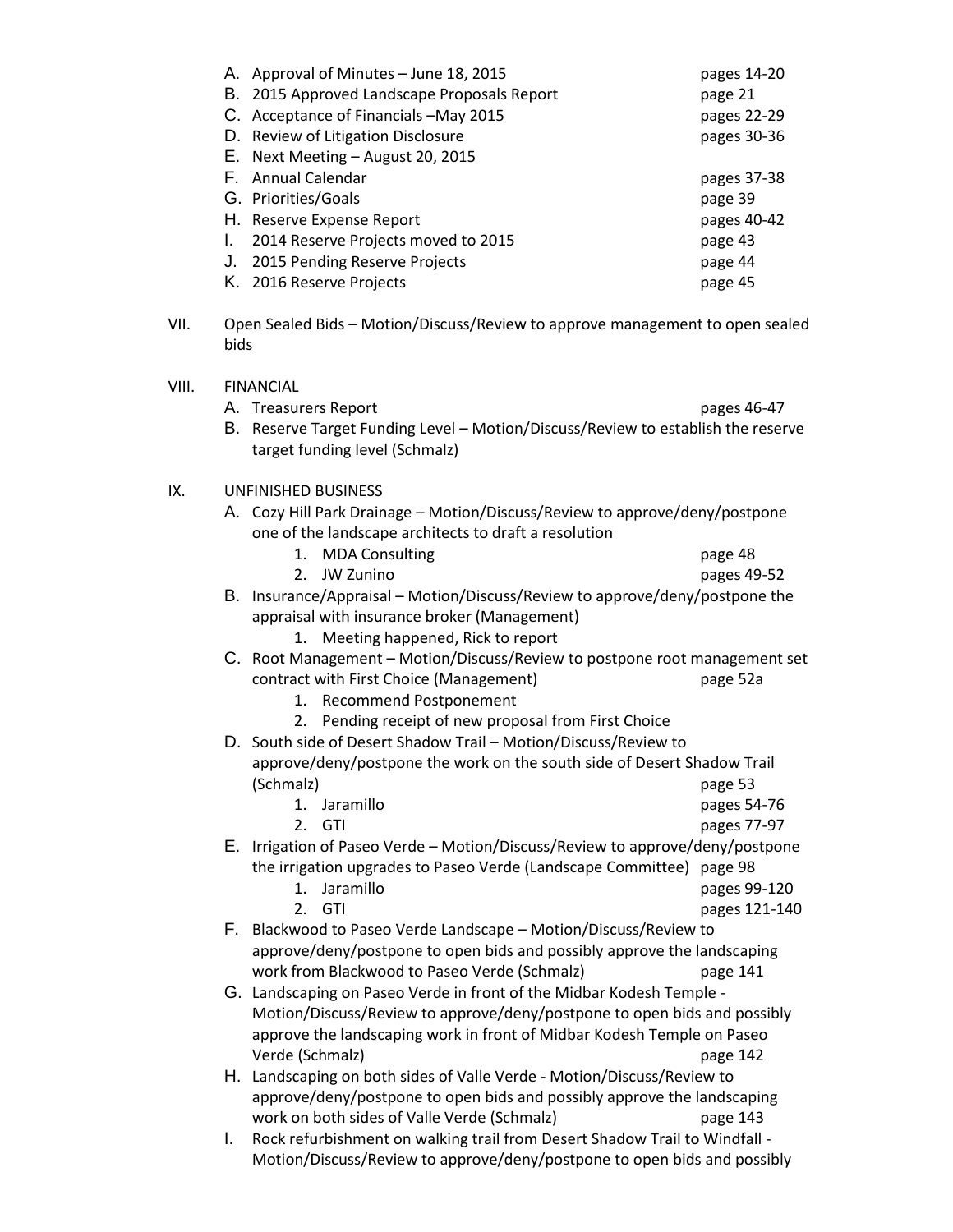approve the rock refurbishment on walking trail from Desert Shadow Trail to Windfall (Schmalz) page 144

- J. Landscape on north and south side of Paseo Verde Motion/Discuss/Review to approve/deny/postpone to open bids and possibly approve the landscaping work on the north and south side of Paseo Verde (Schmalz) page 145
- K. Landscape on both sides and median of Green Valley Parkway Motion/Discuss/Review to approve/deny/postpone to open bids and possibly approve the landscaping work on both sides and median of Green Valley Parkway (Schmalz) **page 146**
- L. New LED from Josh Stevens Park to Trail Motion/Discuss/Review to approve/deny/postpone to open bids and possibly approve the new installation of LED from Josh Stevens Park to Trail (Schmalz) page 147
- M. Retrofit the lights from Josh Stevens Park to Paseo Verde Motion/Discuss/Review to approve/deny/postpone to open bids and possibly approve retrofitting of lights from Josh Stevens Park to Paseo Verde (Schmalz) Page 148
- N. Retrofit the lights from Paseo Verde to 215 Motion/Discuss/Review to approve/deny/postpone to open bids and possibly approve retrofitting of lights from Paseo Verde to 215(Schmalz) page 149
- O. Pear Trees at Mountain Ridge and Palomino Motion/Discuss/Review the tree assessment from First Choice (Schmalz) page 149a
	- 1. Management has not received it yet
- P. Ungated Communities and gated entrance maintained by GVRCA Motion/Discuss/Review to landscape committee report on each entry (Schmalz)
- Q. Desert Shadow Trail behind Paseo Verde Park Motion/Discuss/Review landscape committee report on Board's direction to draft an RFP for Architectural Design and Consulting Services for the portion of Desert Shadow Trail that runs behind Paseo Verde Park (Schmalz)

# X. NEW BUSINESS

- A. Wingbrook Park benches Motion/Discuss/Review to approve/deny/postpone the creation of a RFP to remove the benches and concrete slab closest to the street and replace with sod and relocate the bench to another park (Holzwarth)
- B. Scarlet Sunset Park table under gazebo– Motion/Discuss/Review to approve/deny/postpone the bid from Park Pro to install a circular table with benches until the gazebo at the Scarlet Sunset Park (Holzwarth) pages 150-153
- C. Paint the bottom of the wall on Desert Shadow Trail south side Motion/Discuss/Review to approve/deny/postpone the painting of the bottom of the wall on Desert Shadow Trail south side by Bob Fix It (Holzwarth)

Page 154

- D. Landscape Committee Member Motion/Discuss/Review to appoint/remove a member of the Landscape Committee (de Marigny) page 155
- E. Landscape Committee and Board workshop Motion/Discuss/Review to schedule a workshop with the Landscape Committee (de Marigny)
- F. Addendum to the Landscape Maintenance Contract for traffic control Motion/Discuss/Review to approve/deny/postpone the addendum to the contract for \$750 per month for traffic control (Vendor) page 156
- G. Xeriscape the areas by Monument Pointe pedestrian gates Motion/Discuss/Review to approve/deny/postpone the proposals from Jaramillo for xeriscape (Board) bagges 157-158
- H. Wingbrook Monument Areas Motion/Discuss/Review to approve/deny/postpone the proposals from GTI to modify the 3 planters (Schmalz) pages 159-161